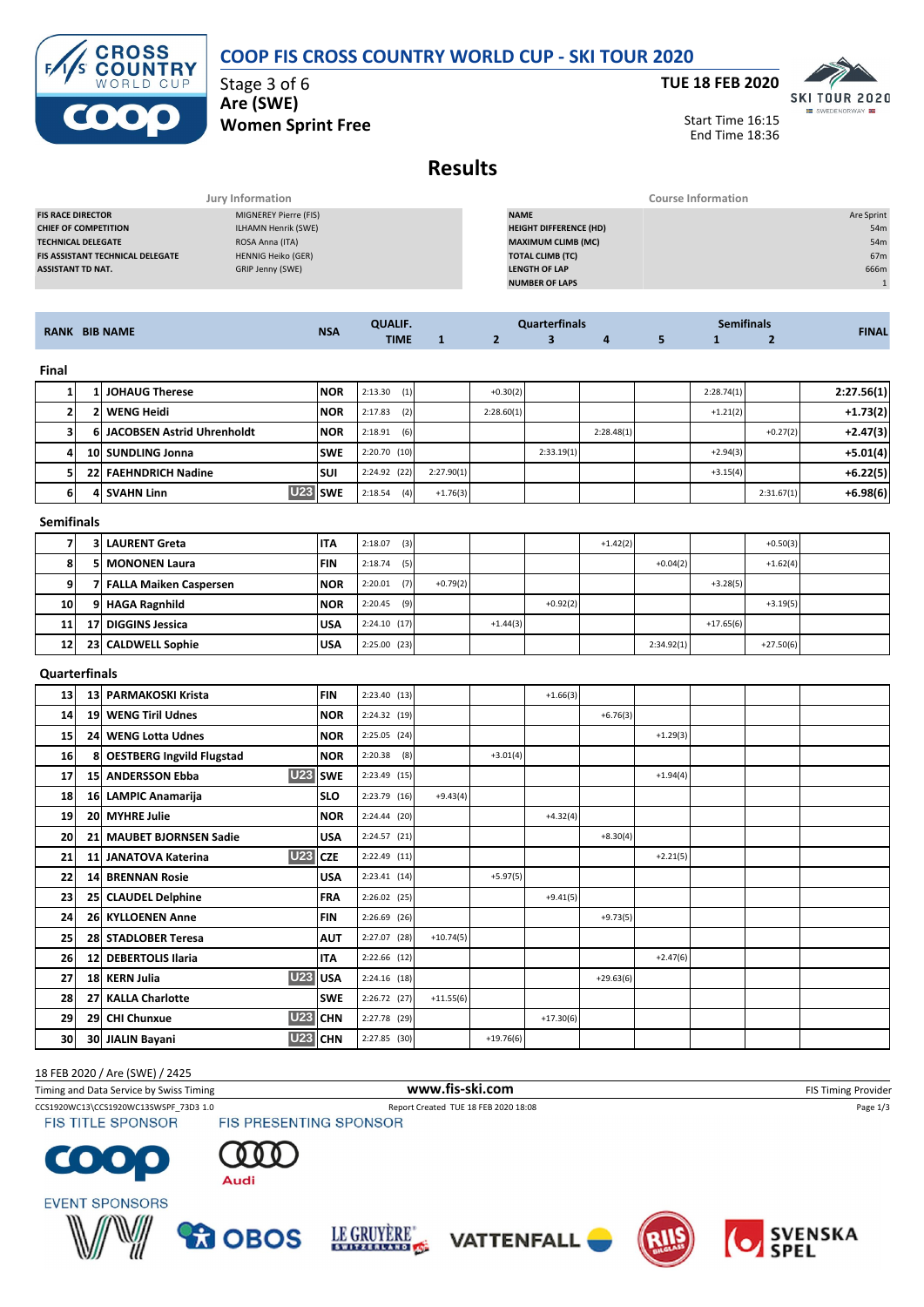**COOP FIS CROSS COUNTRY WORLD CUP - SKI TOUR 2020**



Stage 3 of 6 **Are (SWE) Women Sprint Free**



Start Time 16:15 End Time 18:36

## **Results**

|               |                                      |            | <b>QUALIF.</b> |              |                | <b>Quarterfinals</b>    |                |   |              | <b>Semifinals</b> |              |
|---------------|--------------------------------------|------------|----------------|--------------|----------------|-------------------------|----------------|---|--------------|-------------------|--------------|
|               | <b>RANK BIB NAME</b>                 | <b>NSA</b> | <b>TIME</b>    | $\mathbf{1}$ | $\overline{2}$ | $\overline{\mathbf{3}}$ | $\overline{4}$ | 5 | $\mathbf{1}$ | $\overline{2}$    | <b>FINAL</b> |
| Qualification |                                      |            |                |              |                |                         |                |   |              |                   |              |
| 31            | <b>BROCARD Elisa</b>                 | <b>ITA</b> | $2:27.91$ (31) |              |                |                         |                |   |              |                   |              |
| 32            | LI Xin                               | <b>CHN</b> | 2:28.00 (32)   |              |                |                         |                |   |              |                   |              |
| 33            | van der GRAAFF Laurien               | <b>SUI</b> | 2:28.75 (33)   |              |                |                         |                |   |              |                   |              |
| 34            | <b>STEWART-JONES Katherine</b>       | CAN        | 2:28.86 (34)   |              |                |                         |                |   |              |                   |              |
| 35            | <b>SETTLIN Evelina</b>               | <b>SWE</b> | $2:29.13$ (35) |              |                |                         |                |   |              |                   |              |
| 36            | <b>UNTERWEGER Lisa</b>               | <b>AUT</b> | 2:29.16 (36)   |              |                |                         |                |   |              |                   |              |
| 37            | <b>SVENDSEN Anna</b>                 | <b>NOR</b> | 2:29.77 (37)   |              |                |                         |                |   |              |                   |              |
| 38            | <b>SHEVCHENKO Anna</b>               | KAZ        | 2:29.90 (38)   |              |                |                         |                |   |              |                   |              |
| 39            | <b>U23</b><br><b>RIBOM Emma</b>      | <b>SWE</b> | 2:30.00 (39)   |              |                |                         |                |   |              |                   |              |
| 40            | <b>ISHIDA Masako</b>                 | <b>JPN</b> | 2:30.06 (40)   |              |                |                         |                |   |              |                   |              |
| 41            | <b>SOEMSKAR Linn</b>                 | <b>SWE</b> | 2:30.43(41)    |              |                |                         |                |   |              |                   |              |
| 42            | <b>SONNESYN Alayna</b>               | <b>USA</b> | 2:30.54 (42)   |              |                |                         |                |   |              |                   |              |
| 43            | <b>U23</b><br><b>SWIRBUL Hailey</b>  | <b>USA</b> | $2:30.61$ (43) |              |                |                         |                |   |              |                   |              |
| 44            | <b>DYVIK Anna</b>                    | <b>SWE</b> | 2:31.54(44)    |              |                |                         |                |   |              |                   |              |
| 45            | <b>BROWNE Cendrine</b>               | CAN        | $2:32.18$ (45) |              |                |                         |                |   |              |                   |              |
| 46            | <b>PATTERSON Caitlin</b>             | <b>USA</b> | 2:33.06 (46)   |              |                |                         |                |   |              |                   |              |
| 47            | <b>BENTZ Coralie</b>                 | <b>FRA</b> | $2:33.19$ (47) |              |                |                         |                |   |              |                   |              |
| 48            | <b>MOLANDER KRISTIANSEN Moa</b>      | <b>SWE</b> | 2:33.31 (48)   |              |                |                         |                |   |              |                   |              |
| 49            | <b>NISHIKAWA Emily</b>               | <b>CAN</b> | 2:33.34 (49)   |              |                |                         |                |   |              |                   |              |
| 50            | <b>KIRPICHENKO Yana</b>              | <b>RUS</b> | 2:33.40 (50)   |              |                |                         |                |   |              |                   |              |
| 51            | <b>NISKANEN Kerttu</b>               | <b>FIN</b> | 2:34.99 (51)   |              |                |                         |                |   |              |                   |              |
| 52            | NECHAEVSKAYA Anna                    | <b>RUS</b> | 2:35.08 (52)   |              |                |                         |                |   |              |                   |              |
| 53            | <b>IKSANOVA Alija</b>                | <b>RUS</b> | 2:35.42 (53)   |              |                |                         |                |   |              |                   |              |
| 54            | <b>BYKOVA Irina</b>                  | <b>KAZ</b> | 2:35.58 (54)   |              |                |                         |                |   |              |                   |              |
| 55            | <b>SCARDONI Lucia</b>                | <b>ITA</b> | 2:36.70 (55)   |              |                |                         |                |   |              |                   |              |
| 56            | <b>FRANKOWSKI Rosie</b>              | USA        | 2:36.85 (56)   |              |                |                         |                |   |              |                   |              |
| 57            | VISNAR Katja                         | <b>SLO</b> | 2:37.17 (57)   |              |                |                         |                |   |              |                   |              |
| 58            | <b>GOLOVAN Diana</b>                 | <b>RUS</b> | 2:40.75 (58)   |              |                |                         |                |   |              |                   |              |
| 59            | <b>U23</b><br><b>OGDEN Katharine</b> | <b>USA</b> | 2:40.88 (59)   |              |                |                         |                |   |              |                   |              |
| 60            | <b>SHURYGA Angelina</b>              | KAZ        | 2:43.85 (60)   |              |                |                         |                |   |              |                   |              |
| 61            | <b>U23</b><br>YILAMUJIANG Dinigeer   | <b>CHN</b> | 2:44.15(61)    |              |                |                         |                |   |              |                   |              |
| 62            | ZHAMBALOVA Alisa                     | <b>RUS</b> | 2:45.04 (62)   |              |                |                         |                |   |              |                   |              |
| 63            | <b>MANDRIKA Olga</b>                 | KAZ        | 2:47.13(63)    |              |                |                         |                |   |              |                   |              |

| Did not Start - Qualification |                          |
|-------------------------------|--------------------------|
| <b>KARLSSON Frida</b>         | U <sub>23</sub> SWE      |
| <b>VILA OBIOLS Carola</b>     | <b>U23</b><br><b>AND</b> |

18 FEB 2020 / Are (SWE) / 2425

Timing and Data Service by Swiss Timing **WWW.fis-Ski.com WWW.fis-Ski.com** FIS Timing Provider CCS1920WC13\CCS1920WC13SWSPF\_73D3 1.0 Report Created TUE 18 FEB 2020 18:08 Page 2/3<br>FIS TITLE SPONSOR FIS PRESENTING SPONSOR **FIS TITLE SPONSOR**  $\blacksquare$  $\bullet$  . Audi **EVENT SPONSORS** LE GRUYÈRE" SVENSKA<br>SPEL **PO OBOS** 

**VATTENFALL**